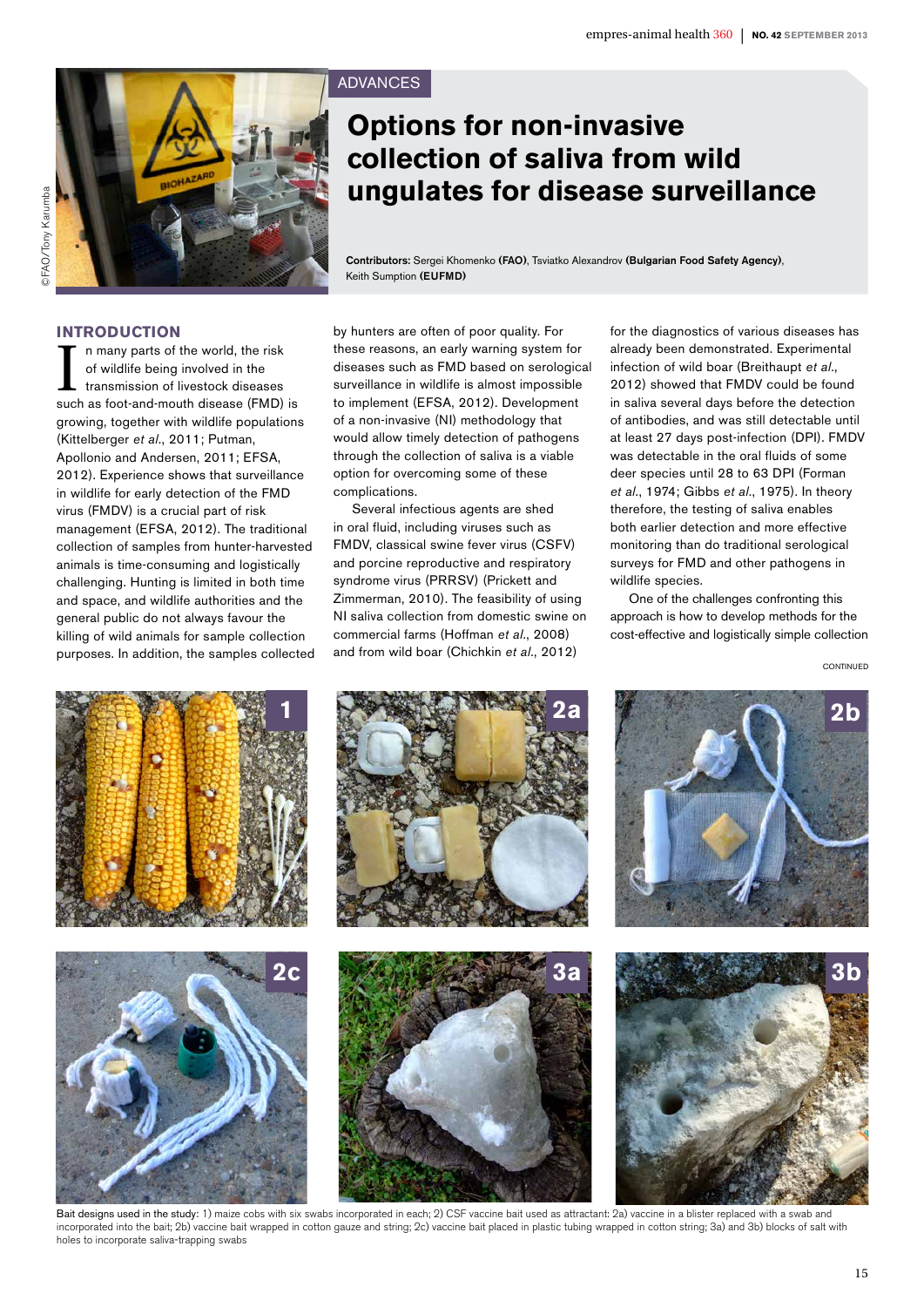of saliva from wild ungulates. In February 2013, the European Commission for the Control of Foot-and-Mouth Disease (EUFMD) and the Emergency Prevention System for Transboundary Animal and Plant Pests and Diseases (EMPRES) of the Food and Agriculture Organization of the United Nations (FAO) conducted a small pilot field experiment in the framework of a study commissioned by the EUFMD Standing Technical Committee and funded by the European Commission to investigate the options for collecting saliva from three wild ruminant species – wild boar (*Sus scrofa*), red deer (*Cervus elaphus*) and roe deer (*Capreolus capreolus*) – using an NI approach.

#### **Experiment description**

The study location Bobla Gora in Bulgaria is a 25-km2 forest near the town of Tutrakan in Silistra Oblast (Alexandrov *et al*., 2011). In spring 2013, there were an estimated 220 red deer, 80 roe deer and 70 wild boar (at 8.8, 3.2 and 2.8 animals per square kilometre respectively). Animals were provided with regular supplementary feed as part of their normal management in this area. Additional experiments at salt licks were conducted at a separate location in Teteven (Lovec Oblast). Three main types of bait were developed incorporating swabs to trap saliva (see page 15). The baits

were distributed to seven feeding sites (four for wild boar and three for red deer) and bait uptake (including bait taken by non-target species), consumption by target species and swab recovery rates were recorded for four nights (19 to 23 February 2013).

Feeding sites were 2 to 3 km apart. At each of the four wild boar feeding sites, five baits of type 1, three of type 2a, and two of type 2b were distributed every night (ten baits per site); four baits of type 2c were distributed once. At two of the red deer feeding locations baits of types 1 and 3 were used every night (five maize cobs and one block of salt with three swabs). The third red deer site was baited with ten maize cobs for one night. Three salt licks for roe deer were also established in Teteven, with blocks of salt wrapped in cotton gauze. Four camera traps on infrared photo (at 15-second intervals) or video mode were set up to monitor site attendance 24 hours a day in Bobla Gora. Animal tracks were recorded at the sites without camera observation. All baits and data from camera traps were checked daily. Baits that were consumed or disappeared were replaced. All the recovered baits or parts of baits were recorded. Recovered swabs and cotton material visibly contaminated with saliva were collected into individually labelled sealable plastic bags for further testing for the presence of speciesspecific desoxyribonucleic acid (DNA). The statistical significance of differences in bait performance was assessed with the Fisher Exact Test (FET) using the GraphPad Software



*Collection of saliva samples from the baits taken by wild boar for DNA testing*

(2013) online calculator. All P values are twotailed.

# **Results**

*Site attendance:* Over the 20 bait nights at different locations there were a total of seven wild boar and six red deer visits (35 and 30 percent success rates respectively). Newly established salt licks were visited twice by red deer. Wild boar feeding sites were attended three times by a family group of five wild boar; once by a group of six; once by a group of unknown size; and twice by a single male wild boar. The red deer herd sizes were two, 17, three and 12 animals, with two cases when it was not possible to identify the herd size. Based on the observations and bait uptake results, this implies that a minimum of three family groups of wild boar totalling at least 11 animals, and six herds of red deer totalling at least 32 animals were sampled – 15.7 and 15.4 percent of their respective population estimates. Two salt lick locations in Teteven (with 44 bait days from 17 March to 10 April 2013) were attended 28 times by a total of 84 wild boar in groups of one to six animals (a 63.6 percent attendance rate), and 13 times by a total of 22 roe deer in groups of one to three (a 29.5 percent attendance rate). Wild boar visited sites from 21:00 to 24:00, while deer attended mostly in the morning and evening.

*Bait performance:* Of the 210 exposed baits of all types, 54.8 percent were taken by both target and non-target species, 39.0 percent by target species only, and 30.5 percent were recovered with swabs intact

(Table 1) – an average of 3.3 baits were needed to collect one swab sample.

*Type 1:* Maize cobs were consumed by both wild boar and red deer. Most of the six swabs  $(5.0 + 1.1)$  remained inside the cobs and could be recovered. Of the 125 maize cobs exposed, 49.6 percent were taken, 44 percent were consumed by target species (24 percent by wild boar and 20 percent by red deer, difference non-significant). A few cobs were eaten or destroyed by jay (*Garrulus glandarius*) and possibly badger (*Meles meles*). Swabs were recovered from 37.6 percent of the exposed cobs. Sites attended by wild boar only (five bait nights, 25 cobs exposed) and red deer only (four bait nights, 25 cobs exposed) were compared. No significant difference in the swab recovery rate between species was found  $(P = 0.1963)$ .

*Types 2*: All of these bait subtypes were consumed by wild boar. The survey team found no significant differences in the performance of different subtypes, which means that the placement of swabs (inside the blister or simply wrapped around the bait) does not significantly influence their performance. The blisters containing swabs were recovered close to the exposal site (within a 10-m radius) and could be recognized by signs of chewing. Vaccine baits wrapped in cotton (2b) were often swallowed by animals. All four baits with vaccine inside plastic tubes (2c) were recovered on the site. Overall, 67.5 percent of the three bait subtypes were taken, but the target species accounted for only about half of this uptake. The other half was taken by non-target animals, which might include (based on traces, as no camera evidence is available) jays, badgers, jackals (*Canis aureus*), domestic dogs and possibly rodents. In summary, 32.5 percent of all exposed baits were consumed by wild boar and 20.8 percent were recovered with swabs.

Data from the four wild boar sites baited with only vaccine ( $n = 77$ ) or only maize (n  $= 75$ ) made it possible to compare their respective performances in wild boar more



*Red Deer attending feeding location at Bobla Gora as recorded by the camera trap*